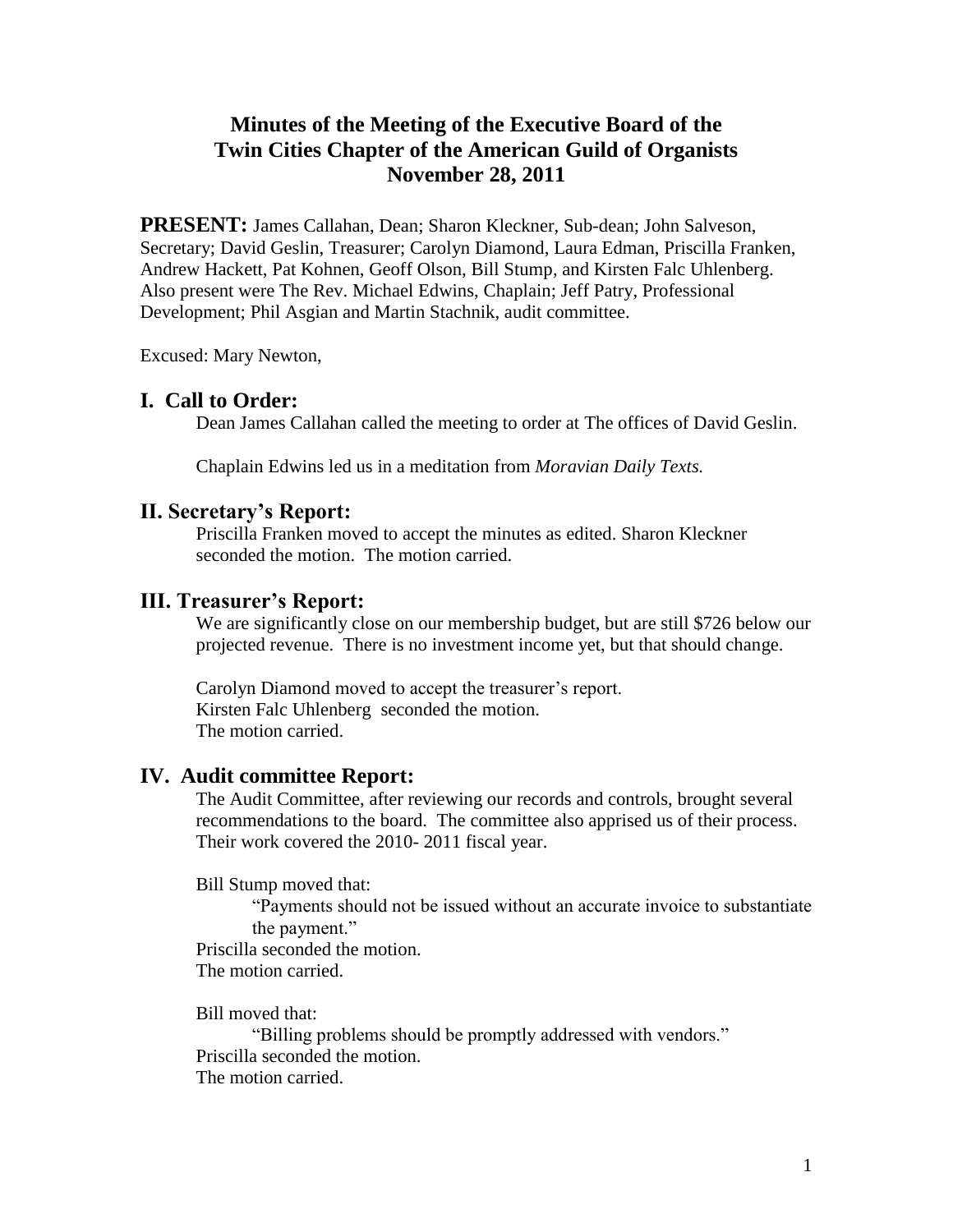Geoff Olson moved that:

"Funds only be paid to the party that performed the services." Priscilla seconded the motion. The motion carried.

The Audit Committee also made several recommendation regarding investment controls.

Carolyn moved that:

"Any draws against the investment funds should be authorized, in advance, by the TCAGO board and that the authorization be recorded in the minutes."

Sharon seconded the motion. The motion carried.

Laura Edman moved that:

"Electronic funds transfers are to be limited to transfers between chapter accounts." Carolyn seconded the motion.

The motion carried.

Geoff Olson moved that: "The board commit to creating balanced budgets" Pat seconded the motion. Significant discussion was held around this point. The motion carried.

The Audit Committee also recommended that the investment committee make recommendations of the maximum draw from the investment earnings each year. This was tabled until January. It was also recommended that an audit be done on an annual bases. Both members of the committee felt that two committee members seemed appropriate.

Thank you to Martin, Phil, and David for all their work.

### **V. Committee Reports:**

A. Investment

The committee met with Michael Wright. Money is now being invested.

B. Hospitality

Priscilla Franken, committee chair, brought a proposal for the statement of purpose for the hospitality committee, which would be included in the chapter operating procedures.